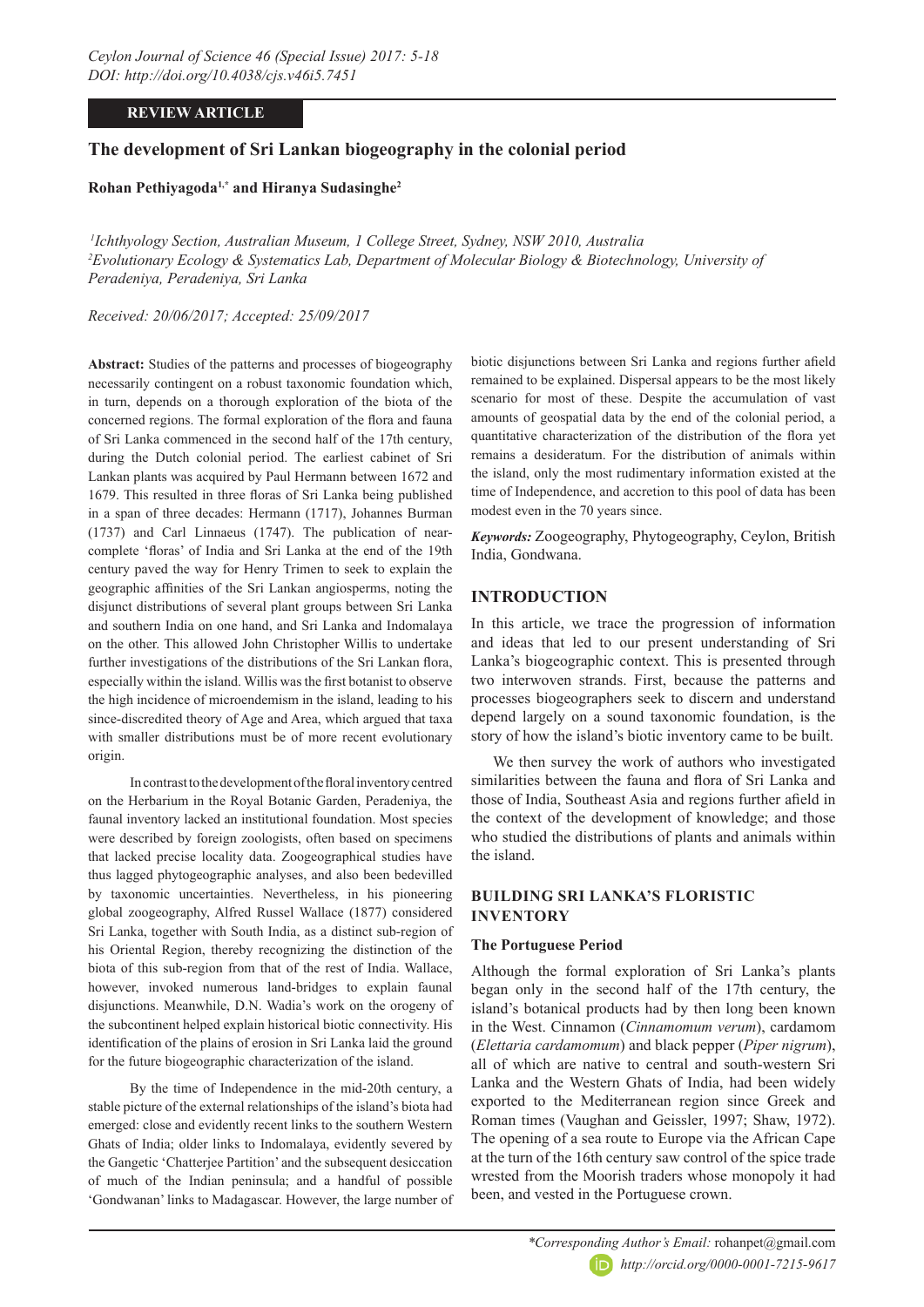The accidental arrival in Colombo in 1505 of Don Lourenço de Almeida, a Portuguese naval captain, quickly developed into that country acquiring, through guile and force, a monopoly not only of Sri Lanka's spice productions but also its gemstones and pearl fishery, which had thriven in the seas off Mannar since pre-Christian times (Pethiyagoda, 2007). Portugal's commercial focus, however, was wholly on the acquisition of produce harvested by natives: there are almost no accounts of attempts to establish spice plantations.

By the second half of the 16th century, however, the Portuguese were taking an increasing interest in the plants associated with the indigenous medical traditions of southern India and Sri Lanka. Among the pioneers who attempted to document the region's medicinal plants was Garcia d'Orta (ca 1501–1568), a physician based in Goa, who appears to have visited the island in 1538. In 1563 his *Coloquios* ("Coloquies on the simples and drugs of India") became the first work to present an account of the region's medicinal plants to Europe. The book, which lists some 60 plants and animals used in the Ayurvedic and Ezhava medical traditions of southern India, gives also the names by which they were locally known. It is not so much a catalog of plants, however, as a discussion of the "relative merits of entirely different sources of medicobotanical knowledge" (Grove, 1998), with d'Orta arguing that the medical knowledge of native Indians was superior to that derived from the Western traditions. The work was quickly translated into Latin and came to be widely read in Europe.

D'Orta was followed by Christóbal Acosta (ca 1525– 1594), a Spaniard, who drew heavily from *Coloquios* in writing his (1578) *Tractado*, which contains descriptions of 69 plants. Importantly, the book contains 46 drawings of Indian plants, many of which occur also in Sri Lanka. It was *Coloquios* that marked the earliest contribution to Asian phytogeography, by enabling the Dutch physician Jacobus Bontius (Jacob de Bondt, ca 1592–1631) to compare the floras of southwest India and Batavia in his (1642) "De medicina Indorum". Bontius thus "accidentally brought the natural treasures of the western coast of India within the commercial interests of his masters of the Dutch East India Company at Batavia" (Heniger, 1986).

### **The Dutch Period**

With the defeat of the Portuguese by the Dutch in 1658, control of Sri Lanka's spice trade fell to the Dutch East India Company. In a sharp deviation from the Portuguese indifference to cultivation, in 1669 the Dutch administration decided to begin work on two gardens, one at Jaffna and another at Kalutara, for the cultivation of medicinal plants. The Company then went on, in 1671, to appoint Paul Hermann (1646–1695), a German physician, as chief medical officer to its garrison in Sri Lanka. Importantly, he was directed also to undertake an exploration of the island's medicinal flora. Hermann lived and botanised in Sri Lanka for the next seven years, preserving hundreds of plants he collected in the environs of Colombo (it was unsafe then to venture further inland).

Meanwhile, on 7 October 1665, there arrived in Sri

Lanka from the Company's detachment in Malabar, a young Hollander by the name of Hendrik Adriaan van Rheede tot Drakenstein (1636–1691). Hermann had already met van Rheede during a visit to Cochin in 1674, and on the former's advice, van Rheede commissioned native collectors and artists to prepare drawings of as many Malabar plant species as possible. Hundreds of drawings were sent to Arnold Syen (1640–1678), a professor of medicine and botany at Leiden. Between 1678 and 1693 van Rheede published his *Hortus Malabaricus* (of which he was, however, not the author), a pioneering flora of the Malabar tract of present-day Kerala. Its 12 volumes contain some 1,600 pages and 790 plates depicting 729 species of plants. These descriptions were to become the basis for dozens of scientific names provided by Carolus Linnaeus in his (1753) *Species Plantarum*, the first work in which Latin binomial nomenclature came to be consistently applied.

Given the close relationship between the floras of Sri Lanka and south-western India, *Hortus Malabaricus* became the starting point also for the descriptive treatment of the Sri Lankan flora.

Van Rheede made no secret of the fact that the knowledge and illustrations that embellished *Hortus* came from members of the Ezhava community, who were by tradition palm-toddy tappers and Ayurvedic physicians. It would certainly have been the case that such ethnobotanical expertise was available also in Sri Lanka. Indeed, Philippus Baldeus, a Calvinist minister who sojourned in Jaffna for seven years from 1658, noted in his 1672 book *A True and Exact Description of the Most Celebrated East India Coasts of Malabar and Coromandel; also the Great Island of Ceylon...* that "Ceylon is sufficiently provided with medicinal herbs, and they cure all the distempers with green herbs, in the use whereof their physicians are better versed (by experience) than many of our pretending chirurgeons" (Peiris, 1952).

Even as van Rheede was botanising in Malabar, Herman's work was progressing in Sri Lanka. As soon as the first copy of *Hortus Malabaricus* reached the island's shores, envious comparisons were made between the island's flora and that of Malabar. Ceylon's Governor, Rijkloff van Goens (1619–1682), observed (Heniger, 1986):

[The] doctor and herbalist Hermansz … has (as reported to us) already described in Ceylon more than 10,000 unusual plants, shrubs and herbs, among them a great many which have never been known to any authors. The island of Ceylon is so blessed a land of all sorts of valuable and splendid medicines as any land on earth can be, all this so plentifully that before long only very few medicaments need be sent from the home country. The book you have sent us, called Hortus Malabaricus, does not contain anything that is unknown and plentifully to be obtained in Ceylon, so that one need not go to Malabar for this at all. Those who know both sustain that the herbs and medicines in Ceylon are as much more potent as Ceylon cinnamon exceeds wild Malabar cinnamon.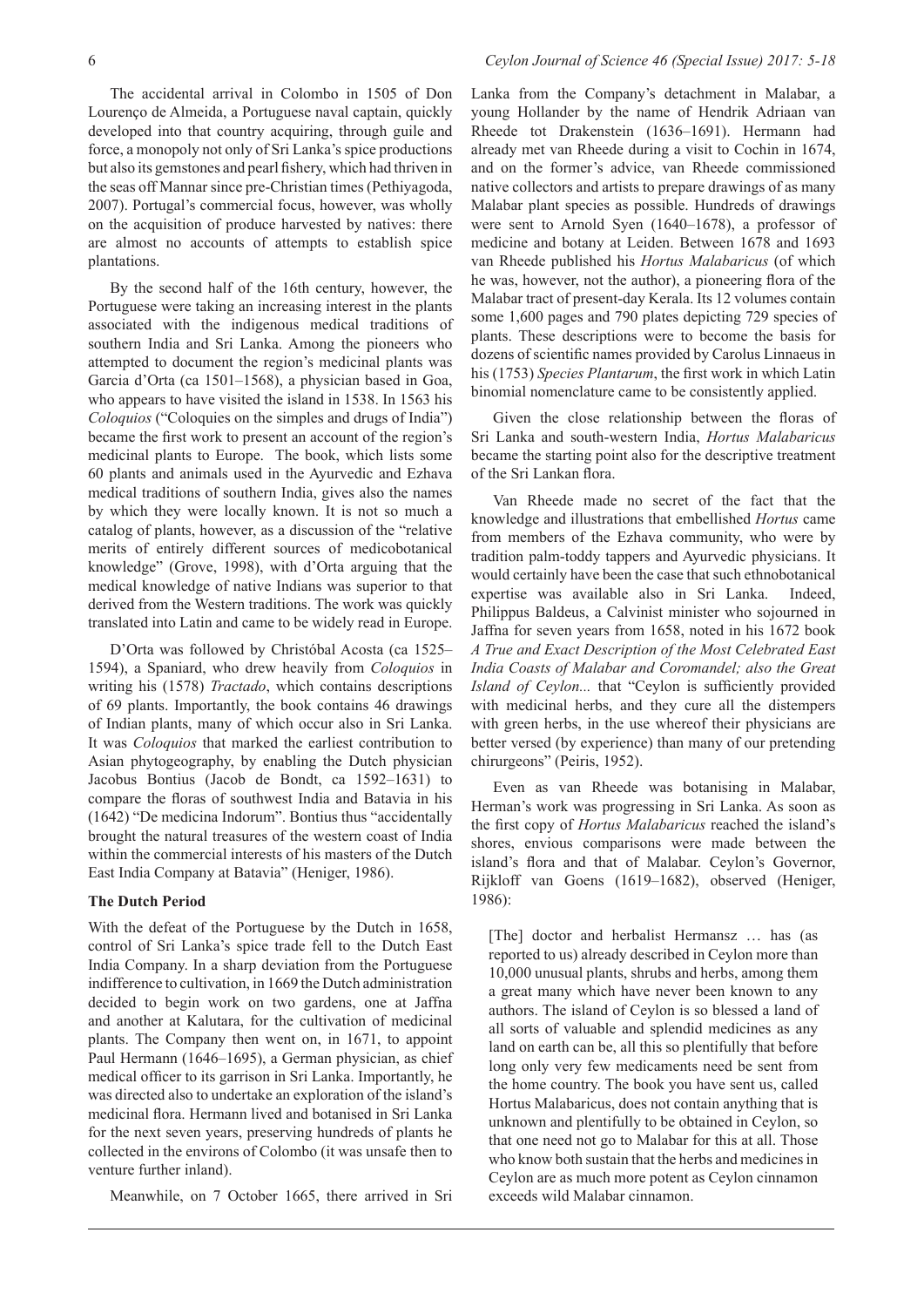Although van Goens exaggerated the size of Hermann's inventory by an order of magnitude, his was the first observation of the remarkable similarity of the floras of south-western Sri Lanka and south-western India. Botanising in and around Colombo between 1672 and 1679, Hermann accumulated an Herbarium containing some 1,000 species, in addition to copious notes and drawings (Lourteig, 1966; Rauschert, 1970; Rice, 1999), identified and catalogued in their entirety by Trimen (1887). The collection included several species of commercial value introduced from the Americas, such as custard apple, guava, cashew nut and capsicum.

Herman returned to Leiden in 1679, taking with him from Sri Lanka also a cabinet of botanical specimens preserved in alcohol. Between then and his death in 1695, he wrote an account of his collection of Ceylon plants, later (1717) published by his student, William Sherard (ca 1658– 1728), as *Musaeum Zeylanicum*, the first formal flora of Sri Lanka. Though not nearly as grand as van Rheede's *Hortus* (Hermann's *Musaeum* lacked illustrations), the book provided a treasury of information on Sri Lankan plants, including the Sinhala name of almost every species. The fact that almost all these plants possessed local names is an indication of the advanced state of indigenous taxonomic knowledge in the 17th century.

In addition to the specimens upon which *Musaeum* was based, Hermann had, while in Sri Lanka, sent "Complete Ceylon herbaria" to Johann Commelin (1629–1692), who was superintendent of the botanic garden in Amsterdam. The Amsterdam garden's Ceylon herbarium was further augmented by a collection made in the island by John Hartog, sent thence by Sherard shortly after Hermann's death. Two separate "Hermann herbaria" from Ceylon thus survived Hermann's death: the one he used for his *Musaeum*, and the other in the Amsterdam botanic garden.

In 1737, just 20 years after Hermann's own *Museum*, the Dutch botanist Johannes Burman (1706–1779) published *Thesaurus Zeylanicus*, in which he presented descriptions, together with 110 drawings, of the Ceylon specimens in the Amsterdam herbarium (Trimen, 1887; also van Ooststroom, 1937 and Rauschert, 1970). The herbarium upon which Hermann's *Musaeum* had been based had, meanwhile, vanished after his widow auctioned it in 1711.

In 1744, Carolus Linnaeus (1707–1778), the Swedish naturalist whose *Species Plantarum* (1753) and *Systema Naturae* (1758) became the starting point of modern botanical and zoological nomenclature, respectively, received from August Günther, the Danish Apothecary-Royal, a parcel containing four herbarium volumes together with an album of some 400 drawings. Linnaeus immediately recognised these as the ones on which Hermann's *Musaeum* had been based.

The rediscovery of Hermann's herbarium offered Linnaeus an opportunity to compile, for the first time, an account of the plants of a tropical island. His *Flora Zeylanica* was published in 1747 and, together with *Musaeum Zeylanicum* and *Thesaurus Zeylanicus* ensured that the Sri Lankan flora was well represented in the founderwork of systematic botany, the 1753 edition of Linnaeus's *Species Plantarum*. In *Flora Zeylanica* Linnaeus assigned 429 plant species to genera; to a further 228 he was unable to make generic allocations for want of specimens. In all, 657 species were described in *Flora Zeylanica*, based on Hermann's material. The book was, however, illustrated with just four plates.

When *Species Plantarum* came to be written, Linnaeus based the names of most of the Sri Lankan plants on the accounts in *Flora Zeylanica.* He used Hermann's herbarium also to connect Burman's and his own work with *Hortus Malabaricus*, formally demonstrating the validity of van Goens' claim of a largely shared flora between Malabar and Sri Lanka. In 1748 he published the second edition of *Flora Zeylanica*, including an appendix edited by Carl Magnus Dassaw (1719–1751), containing 43 new genera of Sri Lankan plants. These were later incorporated into the fifth edition of *Genera Plantarum* (1754).

The herbarium upon which Hermann's *Museum* was based is now in The Natural History Museum in London, while that upon which Burman's *Thesaurus* was based remains in the Naturalis Biodiversity Center - Herbarium Division, at Leiden.

The remainder of the Dutch colonial period in Sri Lanka saw little of note by way of botanical exploration save for the visit in 1777–78 of Carl Peter Thunberg (1743– 1828), who collected extensively during his relatively short stay. Although the Dutch had developed botanic gardens in Colombo and Kalutara, almost nothing is known about them.

### **The British Period**

The demise of Dutch power in Sri Lanka began with the capture of Trincomalee by the British East India Company in 1796 and ended with the secession of the entire island to the British under the Treaty of Amiens in 1802. By 1810 Joseph Banks had drawn up a plan to establish a botanic garden in the island on the lines of the Royal Botanic Garden at Kew. After the failure of the Dutch gardens in Colombo and Kalutara, a Royal Botanic Garden was finally established in Peradeniya in 1821 under the superintendence of Alexander Moon (?–1825). Moon had begun botanising immediately on his arrival in the island in 1817, and within two years was able to ship quantities of specimens, including the seeds of 373 plant species, back to the British Museum.

In 1824 Moon published his *Catalogue of the indigenous and exotic plants growing in Ceylon*, which listed 1,127 species, 366 of them under cultivation in Peradeniya. A further 761 species were catalogued from wild-collected specimens, 164 of these considered as new to science. Sadly, Moon's collection was lost when the gardens went into a decline following his death in 1825, to be revived again only with the appointment of George Gardner (1812–1849) as superintendent in 1844. Gardner immediately commenced work on an illustrated book on the flora of Ceylon; and became the first scientist to protest the extensive clearance of the island's forests by British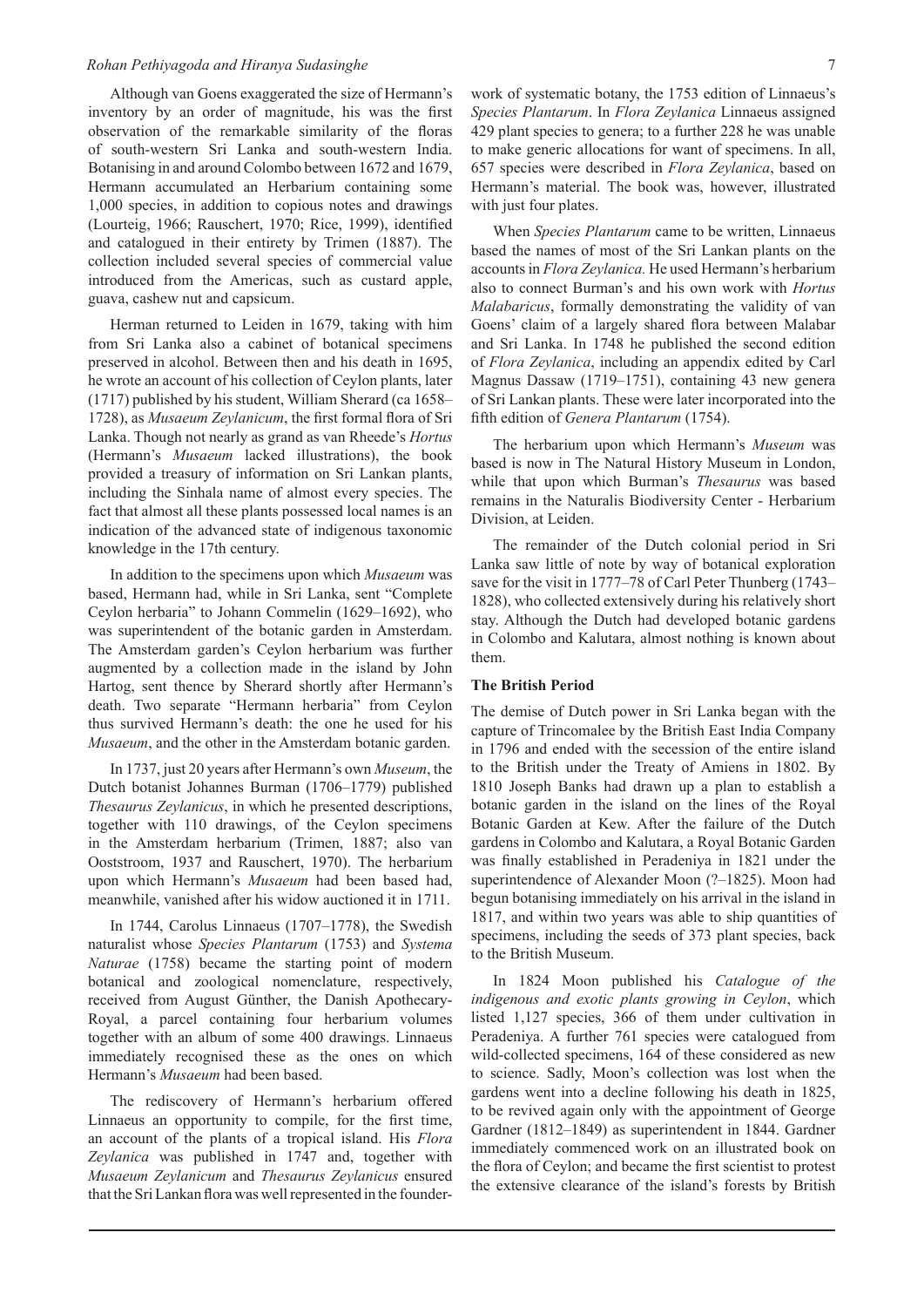planters. "Botanists of future times will look in vain for many of the species which their predecessors had recorded in the annals of science as natives of the Island", he lamented in the Gardens' annual report of 1844.

Gardner's death in 1849 saw the Peradeniya gardens placed the same year in the care of George Henry Kendrick Thwaites (1812–1882). It was to Thwaites, then, that the task of publishing the first systematic catalogue of the flora of Ceylon fell. This he did between 1858 and 1864 in the form of his *Enumeratio plantarum Zeylaniae*, in which all the plants then known from Sri Lanka were listed and briefly described. This was one of the earliest comprehensive inventories of a tropical flora, earning its author much fame. Thwaites continued to build the collection of the Peradeniya herbarium until his retirement in 1880, when Henry Trimen (1843–1896) succeeded him as director.

Trimen was among the first botanists to seek to explain the geographic affinities of the Sri Lankan angiosperms (Trimen, 1885), noting the disjunct distributions of several plant groups between Sri Lanka and southern India on the one hand, and Sri Lanka and Indomalaya on the other. His 1885 "Remarks on the composition, geographical affinities, and origin of the Ceylon flora" would thus become the island's first biogeographical work. Equally valuably, his (1893-1900) *A hand-book to the flora of Ceylon* provided not only a description of every flowering-plant species then known from the island but also, for the first time, contained information on the distribution of every species. Importantly, all his distribution information could be verified from the specimens he preserved in the Peradeniya herbarium. By the time of Trimen's death in 1896 the inventory of flowering plants was largely complete, although a trickle of new-species descriptions continues to this day.

#### **BUILDING THE FAUNAL INVENTORY**

### **The Dutch Period**

There having been no noteworthy exploration of Sri Lanka's fauna in the Portuguese period, even the Dutch period saw only two important collections that had scientific consequences. The earlier of these is a cabinet of reptile and mammal specimens accumulated in Amsterdam by Albertus Seba (1665–1736), whose *Locupletissimi rerum naturalium thesauri accurata descriptio* ('An accurate description of the very rich thesaurus of the principal and rarest natural objects') contained 446 coloured plates that included several specimens from Sri Lanka. Many of these species came formally to be named in Linnaeus's (1758) *Systema Naturae.*

The second was a large collection of animal drawings accumulated by Joan Gideon Loten (1710–1789), from 1752–57 governor of Dutch Ceylon. Loten commissioned Pieter Cornelis De Bevere (1722– ca 1780), a surveyor and competent artist, to illustrate his collection of mainly bird and mammal specimens. The species illustrated in these drawings, now in The Natural History Museum, London, came to be named in later works, notably the 12th (Linnaeus, 1766) and 13th (Gmelin, 1748–1804) editions

of *Systema Naturae* and the various works of Thomas Pennant (1726–1798) (Pennant, 1777, 1781a,b). Loten's drawings provide for zoology a foundation comparable to that provided botany by Hermann.

#### **The British Period**

While the botanical exploration of Sri Lanka was formalized by the appointment of the first superintendent of botanic gardens in 1812, zoology languished without an institution until the opening of the Colombo Museum in 1877. Only a handful of naturalists living in Sri Lanka made substantial contributions to the national faunal inventory in the 19th century, among them Edward Frederic Kelaart (1819– 1860), a medical doctor, whose (1852) *Prodromus faunæ Zeylanicæ* represents the first attempt by a naturalist to review the island's fauna. In all, Kelaart described 35 new mammalian taxa in addition to three new species of birds, four anurans, 12 snakes, 16 turbellarians and 22 actiniarians in addition to dozens of other discoveries he referred to colleagues overseas.

Edgar Leopold Layard (1824–1900), an official in the colonial administration, was a keen naturalist and avid collector for scientists overseas, importantly Edward Blyth (1810–1873) in Calcutta. During his time in Sri Lanka he succeeded in adding no less than 136 birds to the island's ornithological inventory. He was also a keen collector of smaller animals including worms and insects, and some 20 species of land snails he dispatched to malacologists in England came to be named for him.

Even the opening of the Colombo Museum in 1877 failed to inspire institutional interest in naturalhistory exploration. Modeled on the British Museum and notwithstanding its grand colonial façade, it failed to deliver the hoped-for Zoological Survey of Ceylon. Natural-history studies, however, briefly gained traction with the appointment in 1900 of William Abbott Herdman (1858–1924) to undertake an extensive biological survey of the Gulf of Mannar, with a view to assuring the sustainability of the pearl-oyster fishery. Herdman spent three months in Sri Lanka in 1901, collecting specimens. The results of these studies were presented in his *Report to the Government of Ceylon on pearl Oyster Fisheries of the Gulf of Manaar* (1903–05). The five volumes and 1,500 pages of this massive work arguably constitute the greatest single natural-history study ever undertaken in the country: in all, 2,615 marine species were identified, including 575 new species and 65 new genera. Two members of Herdman's team would later become directors of the Colombo Museum, from then on skewing the museum's priorities towards marine (and aquatic) biology.

The accession of Paulus Edward Deraniyagala Peiris (1900–73) to the Museum's directorship in 1939 (he had acted in that position since 1937) did little to change that tradition. Easily the most versatile and prolific zoologist Sri Lanka has produced, his publications, spanning the period 1929–63, number some 379 books and papers, including 47 on ichthyology, 75 on herpetology, 15 on ornithology, 45 on mammalogy, and 120 on palaeontology and prehistory. Unfortunately, the Museum's institutional interest in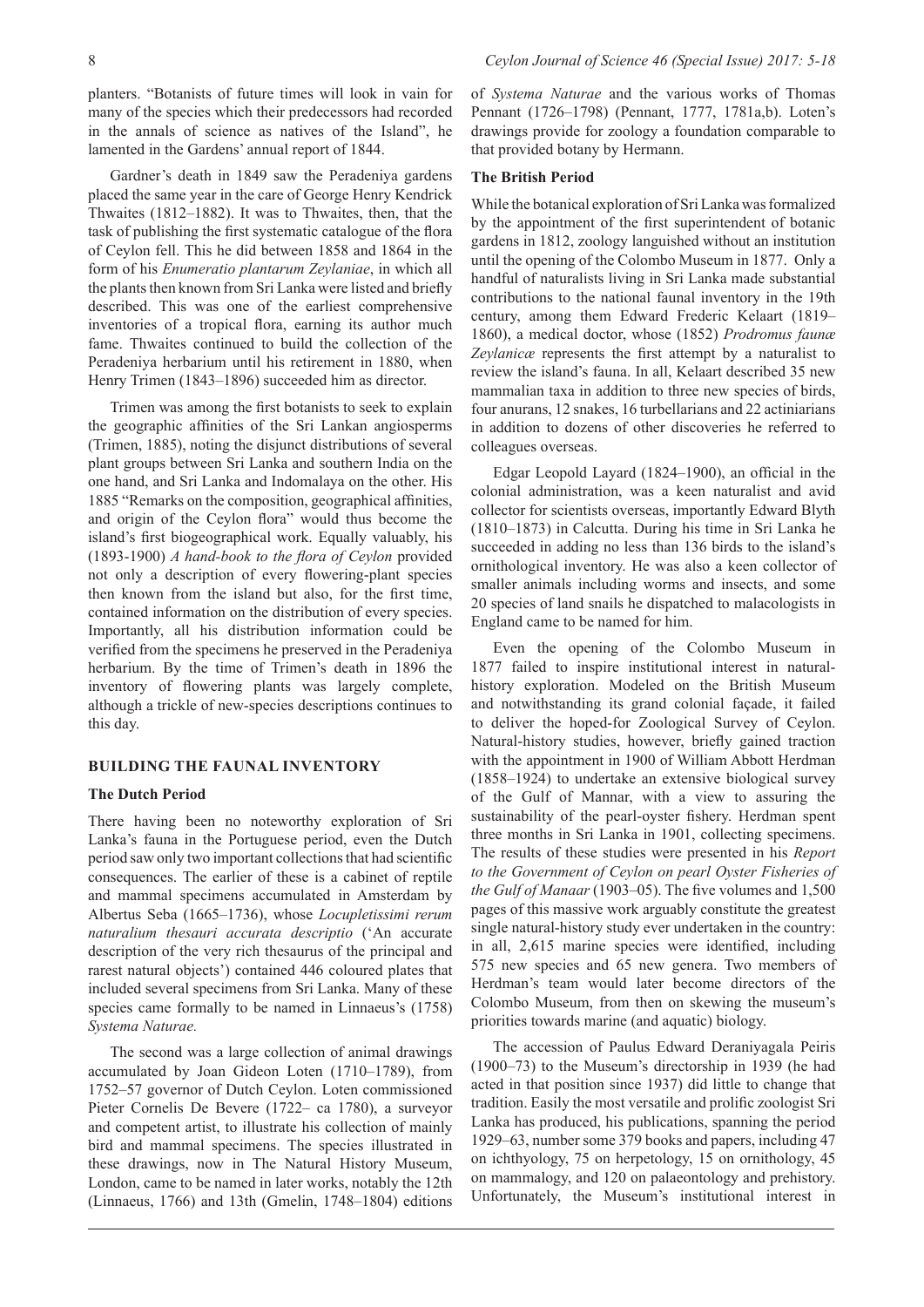biodiversity exploration, always tenuous at best, also ended with the Deraniyagala's directorship (he was a loner and failed to foster an academic lineage) and the field returned once more to amateurs and academics to whom naturalhistory study was no more than a secondary interest.

Despite a number of amateurs making important contributions to knowledge of a diversity of taxa in the course of the 20th century, the lack of institutional focus resulted in such efforts usually not being sustained. In most cases, species were described by overseas specialists from specimens lacking precise locality data. Zoogeographical studies have, as a result, lagged behind phytogeographic analyses and been handicapped also by taxonomic uncertainties. For example, the distribution of the agamid lizard genus *Cophotis* was considered to be disjunct, with populations known only from the highlands of Sri Lanka and Sumatra, leading to hypotheses of ancient terrestrial connections (Manamendra-Arachchi and Liyanage, 1994). Later taxonomic studies (Manthey and Grossmann, 1997), however, showed the two populations to belong to distinct genera. Similarly, the rhacophorid frog genus *Theloderma* was considered to be disjunct between Sri Lanka and Southeast Asia (Dutta and Manamendra-Arachchi, 1996) until the Sri Lankan population was shown to belong to the genus *Philautus* (now *Pseudophilautus*): Manamendra-Arachchi and Pethiyagoda, 2005. Although such cases of convergence are easily resolved using molecular methods, the vast majority of Sri Lankan vertebrates remains to be studied by such means.

# **IDENTIFICATION OF BIOGEOGRAPHIC PATTERNS**

#### **Henry Trimen**

It was Henry Trimen who first investigated associations between the distribution of plant species and the island's topography and climate. Trimen (1886), for example, observed that the flora of the region now referred to as the wet zone (rainfall  $>$  2000 mm/y) differs from that of the dry zone (rainfall < 2000 mm/y) not so much because the latter receives less precipitation but because "the *distribution* [his emphasis] of rain through the year has so great an influence on fertility". Of the wet zone, he observed, "and in this favoured part there are rarely any long periods without rain. A month's or six weeks' drought in February, March, or April, is the utmost experienced, and this is rarely absolute; during the rest of the year there are frequent showers in nearly every week."

The publication of Trimen's (1893–1900) *Handbook to the flora of Ceylon* provided opportunities for the first time to investigate the geographical distribution of the island's flowering plants and their global relationships. Trimen (1885) himself made a first attempt at this, remarking on the curious distributions of 108 Sri Lankan species in 86 genera that showed greater affinities to the floras of Southeast Asia, Madagascar, Mauritius and the Mascarene Islands, than to those in neighbouring India. Of the 2,729 species of native flowering plants then recognized from Sri Lanka, he observed that as many as 19 genera and 800 species were endemic. Given that continental drift was

then unknown, as were also Earth's climatic history and terrestrial connections during glacial sea-level low-stands, Trimen was at a loss to explain the observed disjunctions except by postulating ancient land bridges (which had been posited also by Edward Forbes in 1846 and, more relevantly to the Gondwanan context, by William Blanford in 1876), for which there was, of course, no evidence at the time.

Following on this, Trimen (1886) remarked so presciently also on the distribution of endemic species within the island that we quote him extensively:

And this leads me to mention one of the most remarkable features of the Ceylon flora, viz., the very large number of species which are peculiar to the island, or, as botanists call it, *endemic*. About 800 species (nearly 30 per cent.) of the whole number found here are, so far as is known, found nowhere else in the world… the most distinct and well marked of these endemic plants are almost entirely concentrated in this south-west region, which is thus seen to be as peculiar in its flora as in its climatic character. The tree vegetation of the forests above mentioned [viz., Sinharaja, Hiniduma, Neluwa] is almost wholly composed of endemic species, and not a few endemic genera. And it is another significant and remarkable fact, with regard to these, that their affinities and near alliances are with the plants of the Malay Islands and peninsula far more than with the flora of southern India…

He then went on to examine the affinities of Sri Lanka's montane flora:

In distinction from the low-country vegetation, this hill-flora shows no special affinity with Malaya, while it is really very closely allied to that of the Nilgiri Mountains of S. India… Less than 400 miles separates the summits of Pidurutalagala, the highest mountain in Ceylon, and Dodabetta in the Nilgiris (and there are half-way houses in the Pulnis and Anamalais). Yet the curious fact presents itself that more than half the *species* in the Ceylon hills are not found in the Nilgiris or other hills of the Indian peninsula, but are endemic there, and probably an even larger proportion of Nilgiri species do not extend to Ceylon. The number common to both ranges is only about 200. Yet very nearly all belong to the same genera, which are almost identical for both regions. It is thus possible to make the contradictory assertions that the floras are very similar and very different… Of the genus *Strobilanthes*… the Ceylon hills possess twenty-two peculiar species, and the Nilgiris &c., about twenty nine, whilst only two are found in both regions; of the mountain species of *Impatiens*, there are two common to both ranges, while Ceylon has ten others endemic… If we suppose a common origin for both these hill-floras in the past, or derive the one from the other, the differences now seen in the two districts indicate a sufficient lapse of time since their separation to allow of the evolution under different surroundings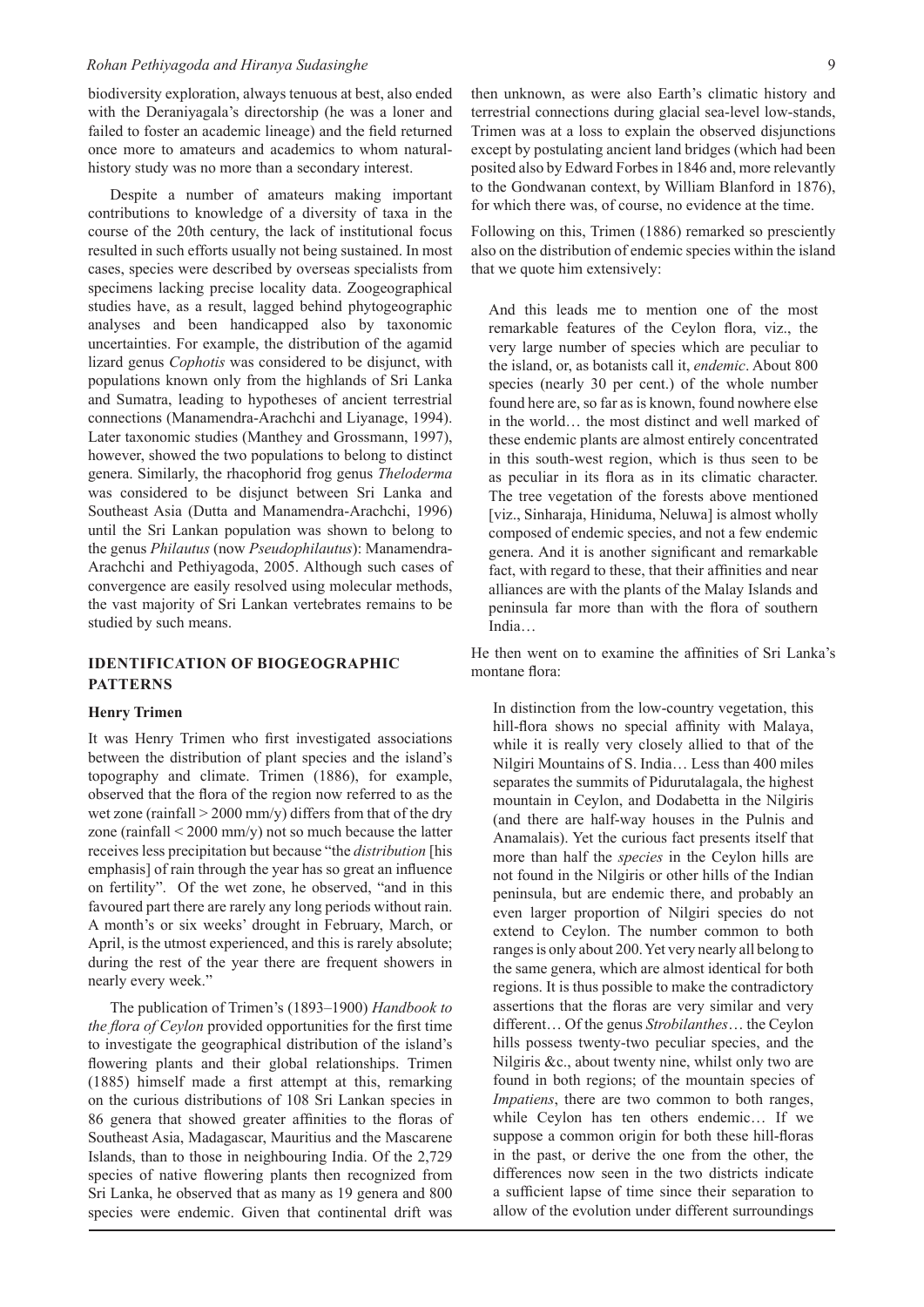of new forms of the rank of species, but not of the superior rank of genera.

Finally, of the flora of the northern dry zone he observed:

The plants of all this dry district of Ceylon are essentially those of the Carnatic and Coromandel coast of the opposite Indian continent. Nearly all of the species are identical, and there is a much greater similarity between the two countries than between the two climatic districts of Ceylon itself. So far as the flora is concerned, one would think the separation of Ceylon from the mainland (now parted by the very shallow Palk's Strait) to be geologically recent; even the few endemic species in this part of Ceylon are all closely related to the continental ones, and clearly derivable from them or from common ancestors. And the Malayan element, so prevalent in the low country of South-west Ceylon, is here conspicuously absent.

# **J.C. WILLIS'S THEORY OF AGE AND AREA**

The availability of a georeferenced taxonomic 'database' by way of Trimen's *Hand-book* allowed his successor, John Christopher Willis (1868–1958) to undertake further investigations of the distribution of the Ceylon flora. Adept at handling 'big data' in the age before electronic computers (see Pethiyagoda, 2007: 86), Willis soon set to work on analyzing the Ceylon flora and was the first botanist to observe the high incidence of microendemism in the island (Willis, 1915; see also Figure. 1 and Ashton and Gunatilleke, 1987: 275–277).

Willis was fascinated by endemism and especially the remarkable incidence of the 'micro-endemics' restricted to a single site such as a mountaintop (see Willis, 1906 for Ritigala; Willis, 1908 for hilltop floras generally; and Willis, 1911 for Namunukula). Were these relicts of species that had previously enjoyed wider distributions, he wondered, or had they evolved autochthonously, *in situ*?



**Figure 1:** The distribution of micro-endemic vascular plants, amphibians and freshwater crabs in Sri Lanka. Data for plants from Dassananayke and Fosberg (1980-2006) and for amphibians and freshwater crabs from the respective collections in the National Museum of Sri Lanka.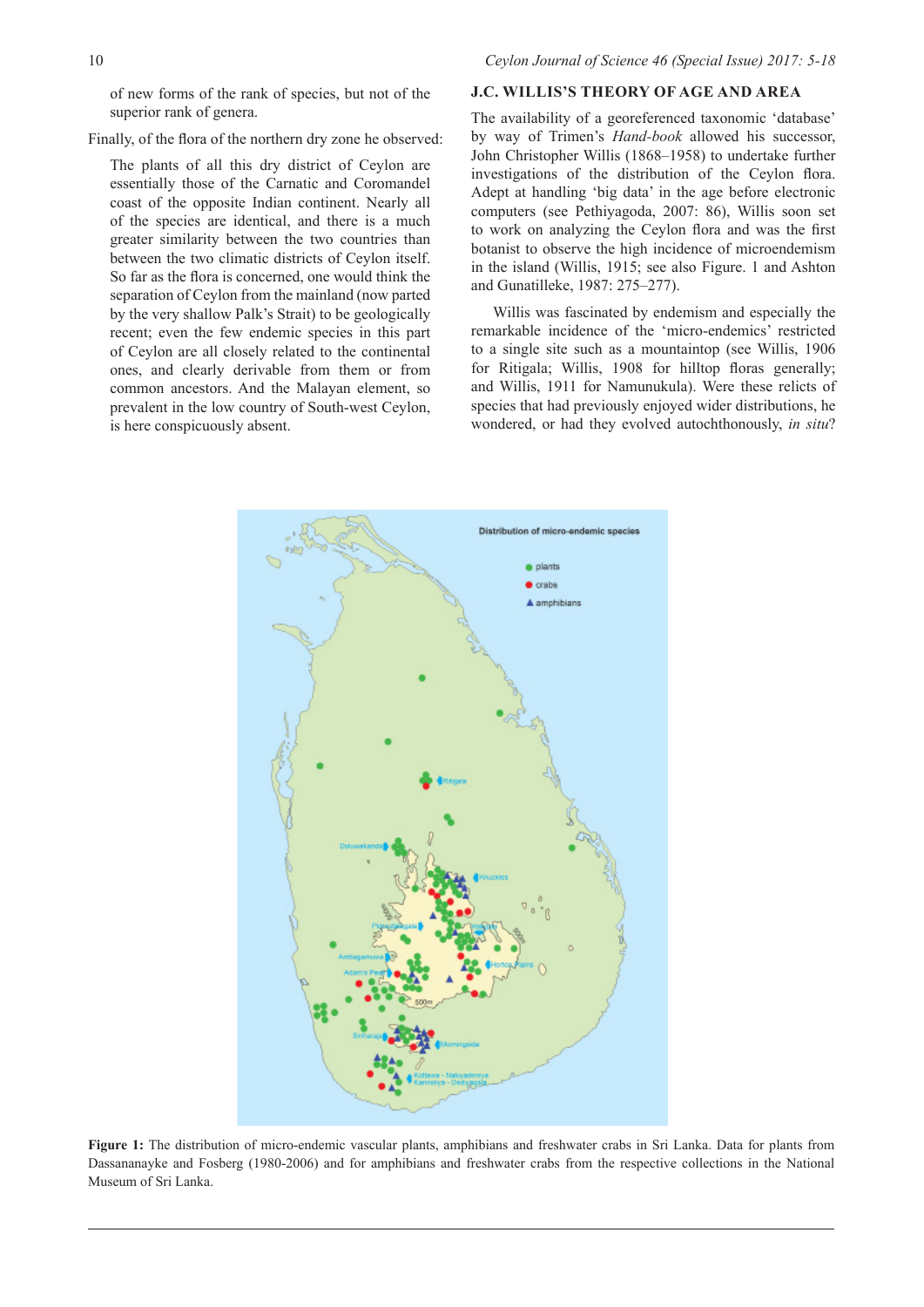He rejected the possibility that the ranges of such species might have been restricted by edaphic specialization, or by climate, rainfall, or an inherent inability to disperse. Noting that many micro-endemic species occur in syntopic communities that include non-endemic congeners, he concluded that the former were incipient species that had evolved recently, leading him to conclude that widespread species (and by extension, taxa) were evolutionarily older than ones with more restricted ranges<sup>1</sup>.

Willis hinted at this conclusion in a 1907 paper in the Annals of the Royal Botanic Gardens, Peradeniya and might have let the matter rest had not Sinnott and Bailey (1914), in an early study of plant phylogeny, suggested that herbaceous plants were of more recent origin than woody ones. In a paper read to the Royal Society on 10 December, 1914, they observed that "There is a great preponderance of herbs in temperate regions and of woody plants in the tropics." They concluded from this observation that "herbaceous vegetation, most richly developed in the great land-mass of the north temperate zone, has spread thence over most of the globe", going on to add, "The endemic plants in a flora are usually to be regarded as its most ancient element... endemic trees or shrubs are almost always very ancient."

Willis (1915) proposed his theory, which soon came to be known as the Theory of Age and Area, not as a direct rebuttal of Sinnott and Bailey's (1914) hypothesis but as an original thesis based on his own analysis of Trimen's plantdistribution data. In his *Hand-book*, Trimen had mentioned not only which species were endemic to Ceylon, but also provided an index of rarity, on a scale of 1–6. Willis was quick to observe in these data that "The rarest plants in Ceylon are the local endemics, the next most rare those also common to Peninsular India, and the commonest those of wider distribution... From these interesting figures", he continued,

one may conclude that the local endemic species have not been developed in any kind of advantageous response to local conditions. They are much rarer than those species which are also common to Peninsular India, and these again than those of wider distribution...

The second conclusion drawn is that on the average, the commonness of a species depends upon its age from the time of its arrival in, or evolution in, the country. The commonness of any individual species

will, of course, also depend upon its degree of adaptation to local conditions, and upon many things that can only be regarded as chance, such as the sudden appearance of new factors, like diseases, etc., in the problem. In other words, on the average, species are developed quite indifferently to local conditions, though it is possible that they may be developed because of these conditions.

With this argument, Willis was seduced into the theory of Age and Area: that wide-ranging species are more ancient than narrow-ranging ones. The theory, while accepting the process of evolution, rejected Darwin's proposition that the primary mechanism involved in speciation was natural selection. The accumulation of infinitesimally small variations to create distinctive 'Linnean' species, argued Willis, would take much longer than geological time allowed (Willis, 1907). "Nearly seventy years ago," he wrote, "Lyell [1853] said, 'Might not the births of new species, like the deaths of old ones, be sudden?' and it appears to me... one can hardly arrive at any other conclusion" (Willis, 1922). Willis did not restrict the single-step origin of new species: he claimed that "a single mutation, usually very divergent from the parent form, may give rise, at one step (not gradually as under Darwinism) to a new form, of family, generic, specific or varietal rank" (Willis, 1949). Willis (1942) had given this process the name 'kaleidoscopic mutation', an allusion signifying that with each turn of the spindle, a set of dramatically different shapes appears in the kaleidoscope, based, however, on a combination of standard templates.

An early supporter of the Age and Area theory was the Dutch botanist Hugo Marie de Vries (1848–1935) who, though noted for rediscovering (together with Carl Correns and Erich von Tschermak) Mendel's laws of heredity in 1900, challenged the gradual evolution of species posited by the Darwinian model. Instead, he proposed a Mutation Theory that held that new species arise through single mutations. De Vries (1916), having tested Willis's arithmetic, concluded,

It is obvious that some general law must be underlying these phenomena... If the endemic species had originated by natural selection of infinitesimal steps, and in response to the local conditions, which are obviously the only conditions that matter when the species first appears, they must have been, from this very origin, better adapted to these conditions than their parent species. According to the theory of natural selection it would follow that they must surpass their forerunners in the struggle for life and soon spread to a higher degree of commonness. But... the reverse is true.

Opposition to Willis, however, was quick to galvanize, principally in the form of Henry Nicholas Ridley (1855–1956) who, in a devastating critique in *Annals of Botany* (1916), systematically demolished Willis's arguments. Given that Willis's original (1915) paper was based largely on the data in Trimen's Handbook, Ridley questioned, for example, Trimen's 'degrees

<sup>1</sup> Darwin, in his (1861) *Origin of Species*, had arrived at exactly the opposite conclusion: "as the favoured forms increase in number, so, generally, will the less favoured decrease and become rare. Rarity, as geology tells us, is the precursor to extinction. We can see that any form which is represented by few individuals will run a good chance of utter extinction, during great fluctuations in the nature of the seasons, or from a temporary increase in the number of its enemies. But we may go further than this; for, as new forms are produced, unless we admit that specific forms can go on indefinitely increasing in number, many old forms must become ex-tinct… I think it inevitably follows, that as new species in the course of time are formed through natural selection, others will become rarer and rarer, and finally extinct."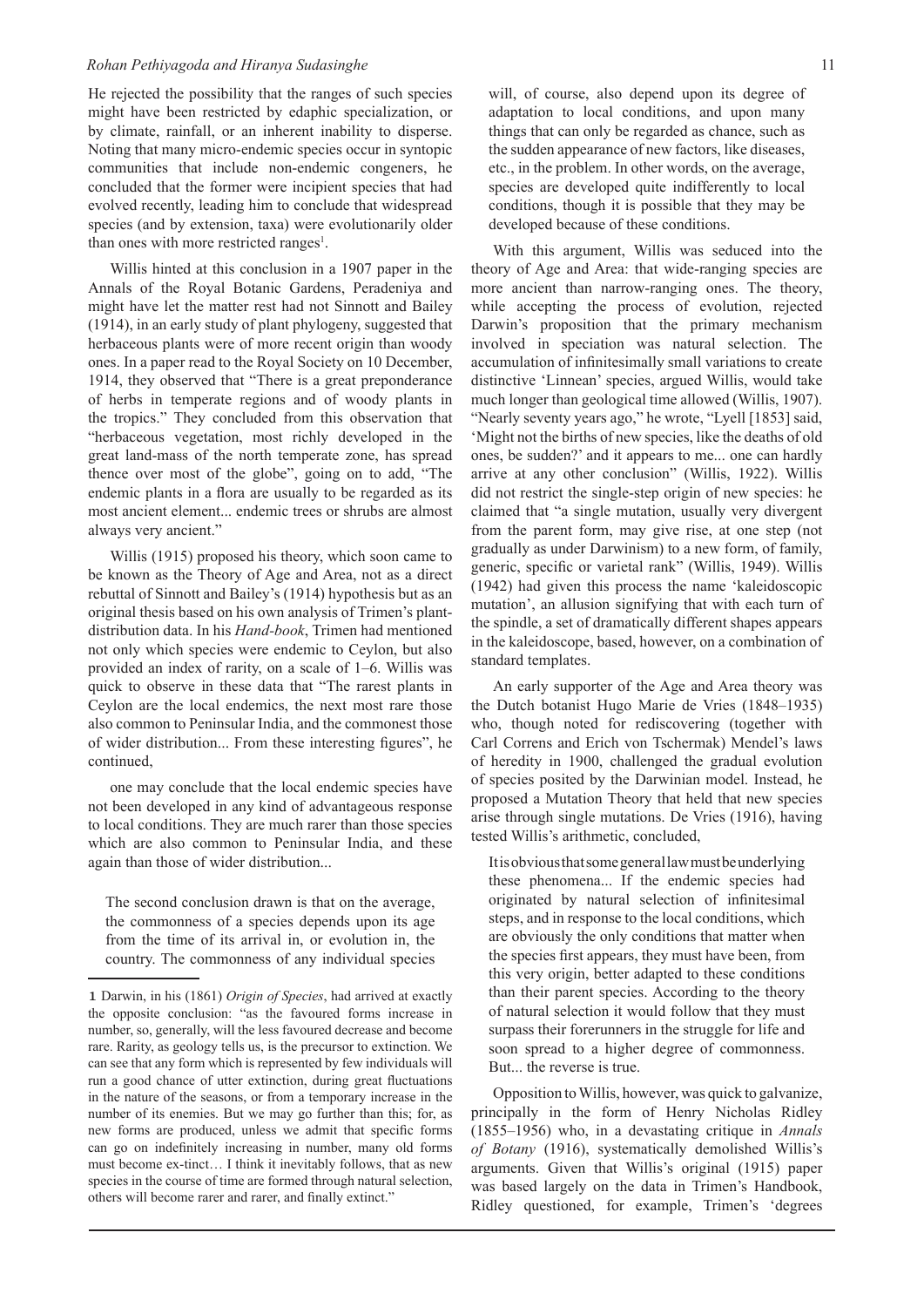of rarity', correctly pointing out that because Trimen's sampling was biased towards the favourite locations of his collectors, conclusions on abundance and distribution would necessarily be subject to sampling bias.

Willis, however, tenaciously clung to his thesis, digging himself deeper into the mire, rebutting his detractors' arguments by surrounding his hypothetical assertions with special conditions that made them impossible to falsify. In all, between 1915 and his death in 1958, he published some 18 papers and three books substantially on Age and Area.

Although kaleidoscopic mutation has, of course, been universally rejected, the determinants of rarity and the relationship between the extent of geographic range and evolutionary age continue to be important fields of study. Even some of its severest critics grudgingly admitted that Age and Area held considerable intuitive appeal: its conclusions appeared almost as obvious and seductive as they were untrue.

Willis's theory is likely to be remembered, however, largely for the debate it caused and the research it precipitated: almost a hundred papers addressing the issue have been published since 1915 and the widespread use of the label 'Age and Area' in the ecological literature shows that it is an idea that lives on, though of course, in a different context.

## **INTERNAL PHYTOGEOGRAPHY**

Trimen (1885) and Willis (1915) were the earliest workers to recognize the uneven distribution of species in Sri Lanka and seek correlations that explained these. By and large, these authors considered the spatial and temporal distribution of rainfall, together with elevation, to be the primary determinants of plant distributions. Appreciation of edaphic factors and the concept of plant communities, on which Darwin (1861) placed considerable emphasis, were largely neglected.

Even by Trimen's time, however, the deforestation of the wet zone had been so extensive that he recognized the problem of understanding, for example, whether an apparent micro-endemic species had a circumscribed range because it was biologically restricted to a single site, or because its former range had been decimated. "It is chiefly to this low, moist district that they [the "real flora of the country"] are so frequent", he (1886) wrote of the wet-zone lowlands,

"No doubt the whole of this part of Ceylon was once covered with heavy forest; but most of this has now disappeared, and the country is thickly inhabited. The lower lands are mostly devoted to paddy (i.e., rice) cultivation, and the more elevated parts between are occupied by villages… A few portions of original forest still remain in the tracts of country between Ratnapura and Galle, of which that known as the Singhe-Rajah is the most extensive. Here the true native flora of Ceylon can still be seen unaltered, and is of remarkable interest, as will immediately be shown. The agent of destruction of the forests here has been the indolent and improvident practice of

# 12 *Ceylon Journal of Science 46 (Special Issue) 2017: 5-18*

native cultivation known as "chena", a practice which has prevailed and been continued from a remote antiquity, and by which, for the sake of a single crop of some miserable grain such as Kurakkan (*Eleusine coracana*), the forest growth of centuries is sacrificed.

"Native vegetation has also been curiously preserved in a few places which "chena" cultivation has been unable to reach, namely, on the precipitous summits of certain of the small isolated gneiss, rocks, or hills scattered over the south part of the district, such as Hiniduma (or Haycock) and Nillowe Hills. The space on the tops of these rocks is very small and steep, but here, crowded together, are a number of remarkable species mostly peculiar to Ceylon, and in several cases now entirely restricted to the few square yards in question on those isolated spots."

As pointed out by Ashton and Gunatilleke (1987), however, the peopling of the island's south-western wetzone lowlands and the consequent devastation their forests occurred relatively recently, following the retreat of the royal court southwards to Dambadeniya in the thirteenth century. Several authors have nevertheless proposed floristically characteristic forest types for Sri Lanka, identifying distinct floristic provinces (e.g., de Rosayro, 1950; Koelmeyer, 1957; Gaussen *et al.,* 1966; Ashton and Gunatilleke, 1987; Greller and Balasubramaniam, 1993). While varying in detail, the broad floristic provinces they propose are largely consistent with the 15 provinces identified by Ashton and Gunatilleke (1987; see Figure. 2), which have been followed by almost all subsequent authors.

Perhaps most notably, Ashton and Gunatilleke (1987) identified several areas of exceptionally high endemism, most importantly the ca 10 km wide horseshoe-shaped band of foothills that skirt Adams Peak, from Maskeliya in the northwest, south through lowland Ambagamuwa and then eastwards again, through Kuruwita and thence almost to Belihul Oya. "The strip as a whole, and the western half in particular," they noted, "is the wettest and least seasonal part of the lowlands."

The second area of high endemism recognized by Ashton and Gunatilleke (1987) extends from the southern block of hills immediately east of Kalutara, running in an arc parallel to the coast, about 30 km inland of it, ending just inland of Hulandawa. "This block", they observed, "is without doubt floristically the richest area of Ceylon, and indeed of all South Asia."

Despite a wealth of georeferenced data being available, both from the records of the National Herbarium and the National Conservation Review (Green, 1995), the proposed floristic zones remain to be tested objectively through geospatial analysis. Nevertheless, the 15 floristic provinces recognized as Ashton and Gunatilleke (1987) possess intuitive appeal, and the broad vegetational transition they observed from lowland to hill forest at an elevation of around 1000 m, and from hill to submontane forest at ca 1500 m, have found wide utility (e.g. Wikramanayake, 2002; Gunatilleke *et al.,* 2008).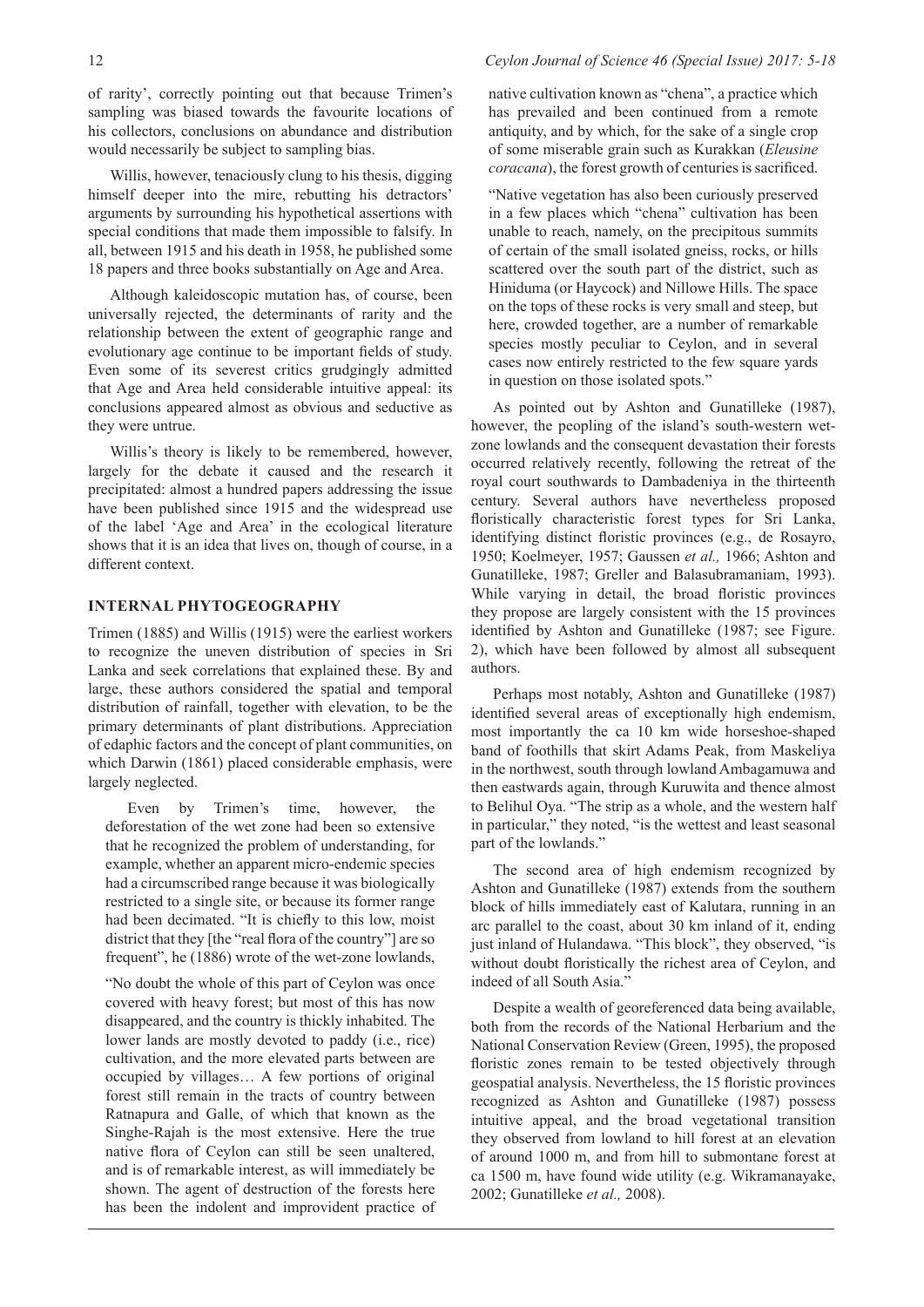# **EXTERNAL PHYTOGEOGRAPHIC RELATIONSHIPS**

"When we attempt to compare Ceylon with other tropical regions," noted Trimen (1885), "the difficulty meets us that there is scarcely any definite area of which the flora has yet been so thoroughly worked out." While he was right, he omitted to mention (because it not doubt was common knowledge at the time) Joseph Dalton Hooker's (1872-97) encyclopedic *Flora of British India*, work on which was by then almost complete. Trimen (1885) was thus able to compare the Ceylon and Indian floras, discovering in the process that about a hundred genera of spermatophytes occurring in Ceylon were absent from India; 56 nonendemic genera were absent from India but contained only endemic species in Ceylon; and a further 31 genera were absent from India but contained non-endemic species in Ceylon.

While many of these disjunct taxa have since been discovered in India or shown to be victims of taxonomic uncertainty, some 35 genera remain that occur in Sri Lanka (Table 1) but are absent from the peninsula of India, recurring, however, in the Malay peninsula, Sunda islands or further afield. Indeed, such a distribution is shown even

Δ

G

D

**B1** 

C<sub>3</sub>

 $C<sub>1</sub>$ 

at the level of species such as *Angraecum zeylanicum*  (Orchidaceae), which is restricted to Sri Lanka and the Seychelles; *Agrimonia pilosa* (Rosaceae), the range of which, except for Sri Lanka, extends from Sikkim and Meghalaya to China and Japan (Chung 2008; Anon., 2013); and *Cryptostylis arachnites* (Orchidaceae), the range of which includes much of tropical and subtropical Asia, extending to the western Pacific islands, but excludes the peninsula of India. The reasons for the absence from Peninsular India of these species, and indeed the genera in Table 1, remain elusive. Still other species occur in Sri Lanka and only sparsely or rarely in southern Kerala, are absent from the Deccan Peninsula, but then recur farther afield. For example, *Hypserpa nitida* (Manispermaceae) occurs in the lower central hills of Sri Lanka, in Kerala, and then again only in Assam and eastwards to the Philippines; and *Gyrinops walla* (Thymelaeaceae) is restricted to Sri Lanka and Kerala, where it is rare; all other species in the genus are restricted to Southeast Asia. The question remains as to whether these taxa once populated the Deccan Peninsula and became extinct there, or whether they were shared with the Malay region by some other route, never entering peninsular India<sup>2</sup>.



13

**Figure 2:** Floristic zones of Sri Lanka; adapted from Ashton *et al*., (1997). A: Dry zone; B1: Northern Intermediate lowlands; B2: Eastern Intermediate lowlands; C1: Northern Wet lowlands; C2: South of Ratnapura - Northern Sinharaja; C3: Southern Sinharaja-Hiniduma-Kanneliya; D: Foothills of Adam's Peak North of Ratnapura-Ambagamuwa; E: Kandy - upper Mahaweli; F: Knuckles; G: Central Mountains Ramboda - Nuwara Eliya; H: Adam's Peak; I: Horton Plains.

 $B<sub>2</sub>$ 

<sup>2</sup> Ashton (2014: 411–415) argues that the biotic isolation of the Indian peninsula may have been caused by "Chatterjee's Partition", a physiographic barrier that extends from the Chin Hills of Myanmar westwards to the Gangetic Plain. "On the evidence of current species distribution patterns," he wrote, "a corridor with less than four dry months ceased to exist before the origin of the extensive perhumid Sunda lowlands (c. 23 Ma)… It may seem at first truly extraordinary that so many tree families apparently failed to cross the Gangetic Plain."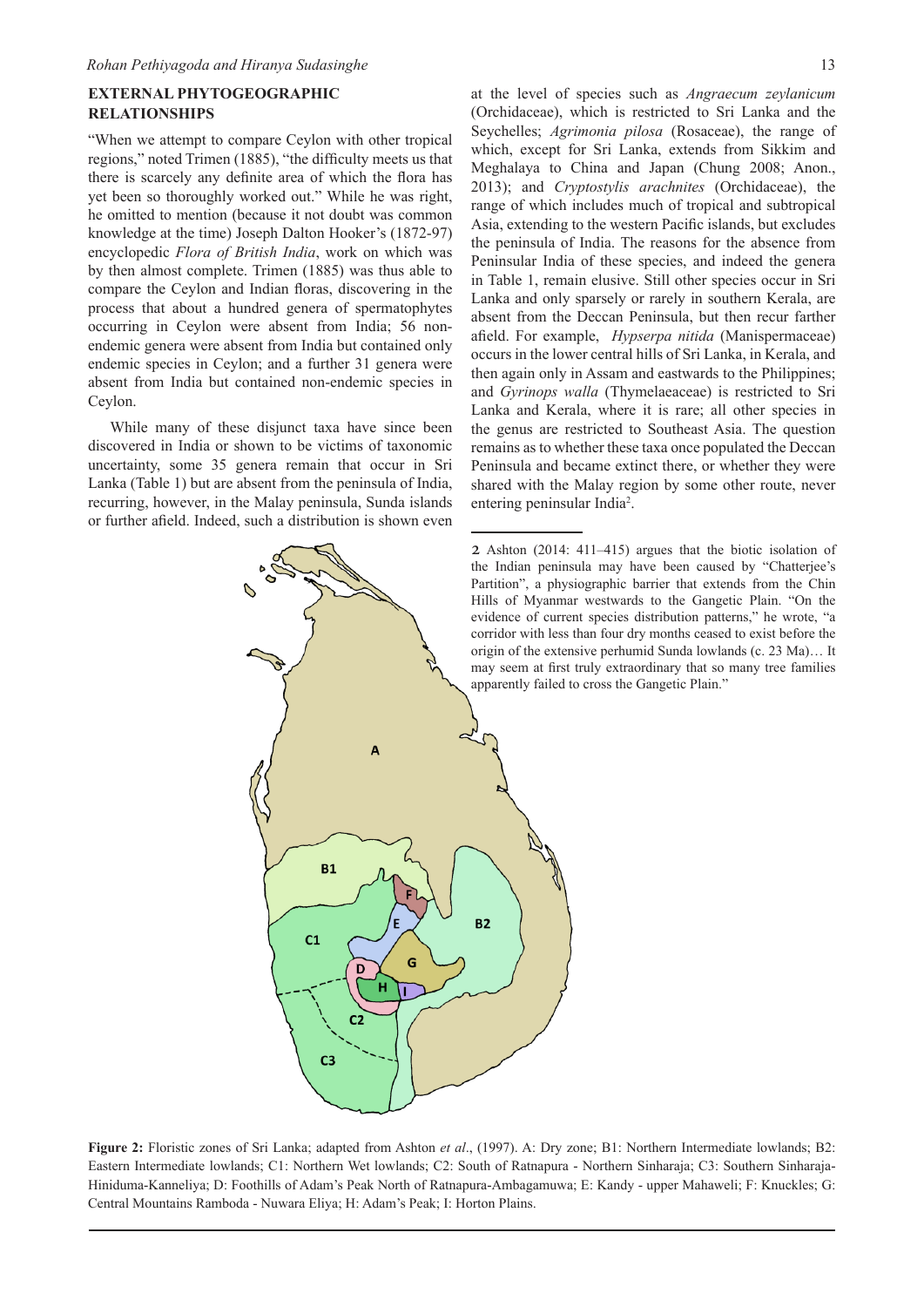| Genus             | Family          | Distribution outside Sri Lanka                                                                                                              |
|-------------------|-----------------|---------------------------------------------------------------------------------------------------------------------------------------------|
| Erythrospermum    | Achariaceae     | Mauritius, China, New Guinea, Samoa, Fiji (Dassanayake and Fosberg, 1980-2006)                                                              |
| Ptyssiglottis     | Acanthaceae     | Indochina, Sumatra, Java, Borneo, Philippines, New Guinea, Bismarck Archipelago<br>(Hansen, 1992)                                           |
| Campnosperma      | Anacardiaceae   | Malesia, tropical Africa, tropical America (Dassananayke and Fosberg, 1980-2006)                                                            |
| Cleghornia        | Apocynaceae     | Peninsular Malaysia, China (Anon., 2013)                                                                                                    |
| Dischidia         | Apocynaceae     | SE Asia, Malesia, E Himalayas to Taiwan, New Guinea, NE Australia (Dassananayke<br>and Fosberg, 1980-2006).                                 |
| Ochrosia          | Apocynaceae     | Indian Ocean to Pacific (Anon., 2013)                                                                                                       |
| Willughbeia       | Apocynaceae     | Assam to Philippines (Anon., 2013)                                                                                                          |
| Oncosperma        | Arecaceae       | Philippines (Anon., 2013)                                                                                                                   |
| Rhipsalis         | Cactaceae       | Mascerenes, the Americas (Dassananayke and Fosberg, 1980-2006)                                                                              |
| Axinandra         | Crypteroniaceae | Borneo and the Malay Peninsula (Rutschmann et al., 2004)                                                                                    |
| Scirpodendron     | Cyperaceae      | NE India to W Pacific (Anon., 2013)                                                                                                         |
| Tricostularia     | Cyperaceae      | China to Australia (Anon., 2013)                                                                                                            |
| Adenochlaena      | Euphorbiaceae   | Comoros, Madagascar (Anon., 2013)                                                                                                           |
| Peltophorum       | Fabaceae        | Malaysia, N Australia (Dassananayke and Fosberg, 1980-2006; Haston et al., 2005)                                                            |
| Strongylodon      | Fabaceae        | Madagascar, Reunion, NE Australia, New Guinea, Sulawesi, Philippines, W Pacific<br>islands (Huang, 1991)                                    |
| Crawfurdia        | Gentianaceae    | China, Vietnam, Burma, Bhutan, Sikkim, NE India (Dassananayke and Fosberg,<br>1980-2006; Favre et al., 2010)                                |
| Hanguana          | Hanguanaceae    | Malaysia to Micronesia (Anon., 2013)                                                                                                        |
| Glossocarya       | Lamiaceae       | Myanmar to Queensland (Anon., 2013)                                                                                                         |
| Dicellostyles     | Malvaceae       | Thailand (Phuphathanaphong, 1994)                                                                                                           |
| Hypserpa          | Menispermaceae  | Indo-Malesia, NE Australia, Caroline Is., New Caledonia, Vanuatu (Forman, 1997)                                                             |
| Allaeanthus       | Moraceae        | Philippines, Sulawesi, Madagascar (Chung et al., 2017)                                                                                      |
| Nepenthes         | Nepenthaceae    | Indomalaya, Seychelles, Madagascar, Assam, Indochina, New Guinea, N Australia,<br>New Caledonia (Meimberg et al., 2001)                     |
| Angraecum         | Orchidaceae     | Seychelles; tropical and S Africa (Anon., 2013)                                                                                             |
| <i>Bromheadia</i> | Orchidaceae     | Myanmar, Indochina, Indomalaya, Australia (Anon., 2013)                                                                                     |
| Cryptostylis      | Orchidaceae     | Tropical and subtropical Asia, Australia, W Pacific islands (Anon., 2013)                                                                   |
| Erythrodes        | Orchidaceae     | Assam to Philipppines; West Pacific Islands (Anon., 2013; Fernando and Ormerod,<br>2008)                                                    |
| Freycinetia       | Pandanaceae     | China, Indochina, Indomalaya, Philippines, NE Australia, Pacific Islands, New<br>Zealand (Dassananayke and Fosberg, 1980-2006; Anon., 2013) |
| <b>Thuarea</b>    | Poaceae         | Madagascar to Pacific (Anon., 2013)                                                                                                         |
| Dichilanthe       | Rubiaceae       | Borneo (Anon., 2013)                                                                                                                        |
| Prismatomeris     | Rubiaceae       | NE India to S China, W Indonesia, Philippines (Dassananayke and Fosberg, 1980-<br>2006; Anon., 2013)                                        |
| Urophyllum        | Rubiaceae       | Malaysia to Philippines (Anon., 2013)                                                                                                       |
| Dovyalis          | Salicaceae      | Africa (Dassananayke and Fosberg, 1980-2006)                                                                                                |
| Ginalloa          | Santalaceae     | SE Asia (Dassananayke and Fosberg, 1980-2006)                                                                                               |
| Notothixos        | Santalaceae     | Malay Peninsula, Indonesia, Australia (Dassananayke and Fosberg, 1980-2006;<br>Bussing, 2003)                                               |
| Osmelia           | Salicaceae      | Malay Peninsula to New Guinea (Dassananayke and Fosberg, 1980-2006)                                                                         |
| Gyrinops          | Thymelaeaceae   | Sunda Islands, Sulawesi, Molluccas, New Guinea (Eurlings and Gravendeel, 2005)                                                              |
| Phaleria          | Thymelaeaceae   | Malesia, Micronesia, Samoan Islands, Tonga, Australia (Herber, 2001)                                                                        |
| Sciaphila         | Triuridaceae    | Japan, Solomon Islands (Anon., 2013)                                                                                                        |

**Table 1:** Genera of plants occurring in Sri Lanka and elsewhere other than the peninsula of India.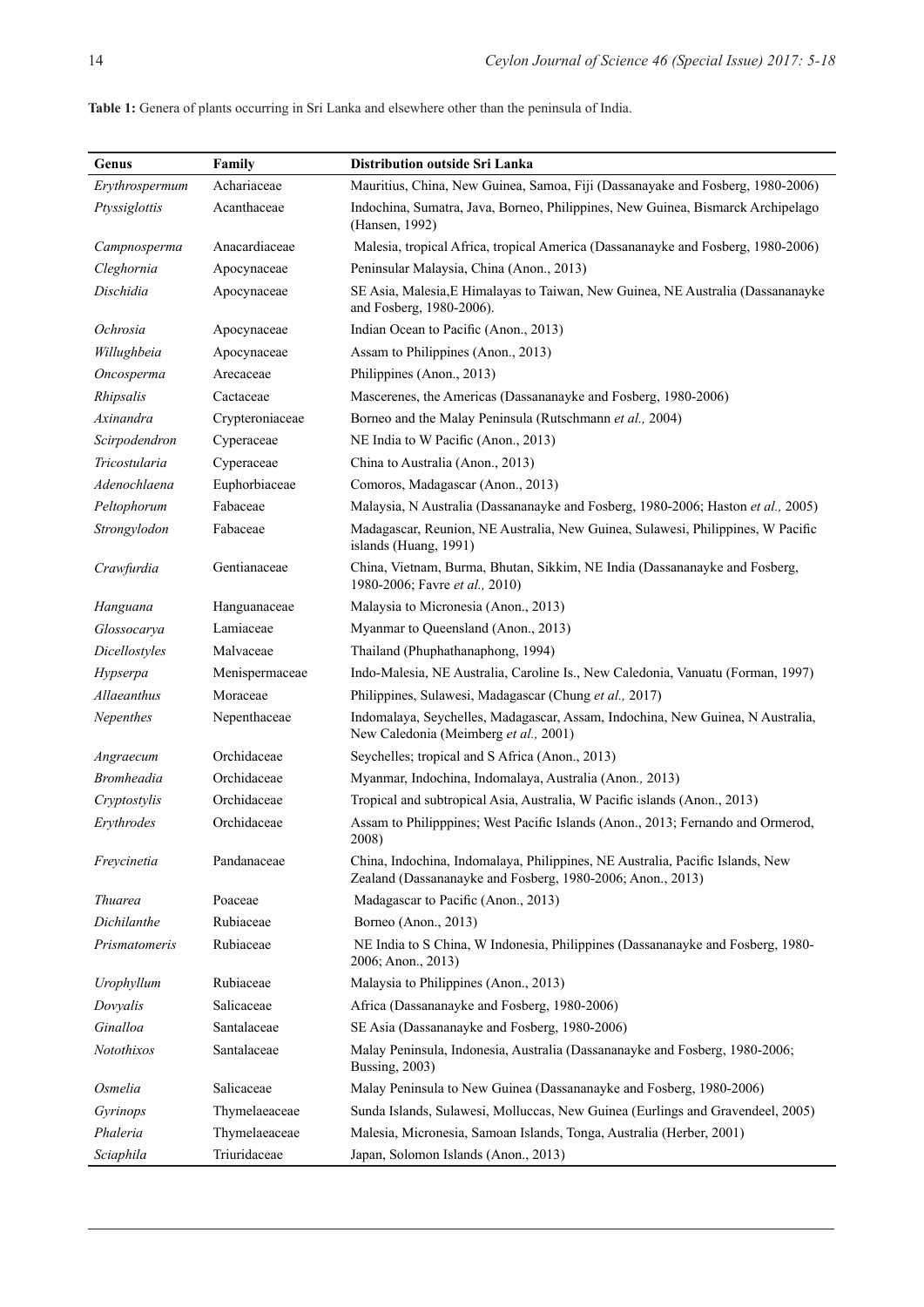Despite barely 25 years having elapsed since the publication of Darwin's revolutionary *On the origin of species* (1859), it is clear that Trimen had fully absorbed the implications of that work. For example, as seen from his comparison of the Nilgiri flora with that of the Ceylon hills, he concluded from the fact that nearly all the genera are shared, though about half the species are endemic to each region, that the two floras had been terrestrially connected relatively recently. Such a conclusion implies a postulation not only of much lower sea levels but also of a much cooler and less seasonal climate in the present-day 'dry-zone' of Sri Lanka's northern plains.

Trimen (1885) extended this inference to conclude that should only families be shared by two regions (and not genera or species), their connection must have been more ancient, and cited a telling example.

"The two richest and most specialized floras in the world, as already noticed, are those of the [African] Cape and Australia; probably scarcely a genus is common to them, yet the large and well-marked Natural Orders Proteaceae and [Restionaceae] are abundant in each of these far distant regions, and are almost confined entirely to them. This, according to the present views, implies a common focus of origin in a remote past."<sup>3</sup>

Just as in the case of the Nilgiris and Ceylon Highlands, the mechanism by which Australia and Africa, now separated by 8,000 km of ocean, had once been connected was unknown to Trimen; but he showed that such a connection must once have existed.

#### **ZOOGEOGRAPHY**

Trimen's (1885) recognition of the close relationship between the floras of Ceylon on the one hand, and of the southern Western Ghats and Indomalaya on the other, had been anticipated by Alfred Russell Wallace (1823-1913) for the fauna just eight years earlier. In his "Geographical distribution of Animals", Wallace (1877) considered Sri Lanka, together with South India, as a distinct sub-region of his Oriental region, thereby recognizing the distinction of the biota of this sub-region from that of the rest of India. "The Island of Ceylon is characterized by such striking peculiarities in its animal productions," he noted, "as to render necessary its separation from the peninsula of India as a sub-region; but it is found that most of these special features extend to the Neilgherries and the whole southern mountainous portion of India, and that the two must be

united in any zoo-geographical province. The main features of this division are, –the appearance of numerous animals allied to forms only found again in the Himalayas or in the Malayan sub-region, the possession of several peculiar generic types, and an unusual number of peculiar species."

While many of the relationships Wallace observed between Sri Lanka and Indomalaya were the result of taxonomic error, his observations with regard to the reptile fauna were remarkably prescient. "It is however by its reptiles, even more than by its higher vertebrates, that this sub-region is clearly characterized", he wrote. "Among snakes it possesses an entire family, Uropeltidae, consisting of 5 genera and 18 species altogether confined to it, and *Uropeltis* in Ceylon, *Silybura*, *Plecturus* and *Melanophidium* in Southern India. Four other genera of snakes, *Haplocercus*, *Cercaspis*, *Peltopelor*, and *Hypnale* are also peculiar; *Chersydrus* is only found elsewhere in Malaya; while *Aspidura*, *Passerita*, and *Cynophis*, only extend to Hindostan; and species of *Eryx*, *Echis*, and *Psammophis* show an affinity with Ethiopian and Paleearctic forms. Among lizards several genera of Agamidae are peculiar, such as *Otocryptis*, *Lyricoephalus*, *Ceratophora*, *Cophotis*, *Salea*, *Sitana* and *Charasia*. In the family Acontiadae, *Nessia* is peculiar to Ceylon, while a species of the African genus *Acontias* shows an affinity for the Ethiopian region."<sup>4</sup>

Wallace (1877) postulated land connections between Sri Lanka and other regions to explain the animal distributions he observed. In order to explain the distribution of the lemurine primates, he posited an extensive southern continent or great island comprising of Sri Lanka and Southern India, formerly connected with Madagascar and Africa. And to explain the affinities between Malayan region on the one hand, and Sri Lanka and South India on the other, he suggested proximal land connections also between the two regions.

Among the few other noteworthy contributors to Sri Lankan zoogeography was E.W.H. Holdsworth (1829- 1915), who first described the geographical distribution of bird species within the island, giving detailed locality information. Ripley (1949) added to this work, drawing particular attention to the close connection between the Sri Lankan and Malayan avifaunas. Ludwig Hermann Plate (1862-1937) in his four-volume *Fauna et Anatomia ceylanica* (1922-1931) provided detailed examinations of rarely-studied animals including caecilians, veronicellid slugs, leaf insects, chitons and reef fishes, covering a variety of fields including biogeography, while A. Humbert (1829-1887) was among the earliest workers who sought to explain the similarities of the insular faunas of the Sunda

<sup>3</sup> Darwin too, nudged at the idea of a Gondwanan connection for which, however, there was as at that time no evidence.

<sup>&</sup>quot;America, and the other southern lands", he wrote (1859), "have been stocked in part from a nearly intermediate though distant point, namely from the antarctic islands, when they were clothed with vegetation, during a warmer tertiary period, before the commencement of the last Glacial period. The affinity… between the flora of the south-western corner of Australia and of the Cape of Good Hope, is a far more remarkable case: but this affinity is confined to the plants, and will, no doubt, some day be explained." Indeed, it has.

<sup>4</sup> The shieldtail-snake family Uropeltidae, and also the hump nosed pit vipers of the genus *Hypnale*, are largely restricted to Sri Lanka and southern India. The genus *Cercaspis*, though earlier considered endemic to Sri Lanka, has been shown in the molecular analysis of Pyron *et al*., (2013) to be a synonym of the more widespread genus *Lycodon*, with *Haplocercus* shown to be a synonym of the Sri Lankan endemic genus *Aspisdura*. Several genera of reptiles present in southern India are absent from Sri Lanka, including *Chalcides*, *Draco, Ophiophagus, Rhabdops, Salea, Indotestudo, Scincella* and *Psammophis* (Das, 1996).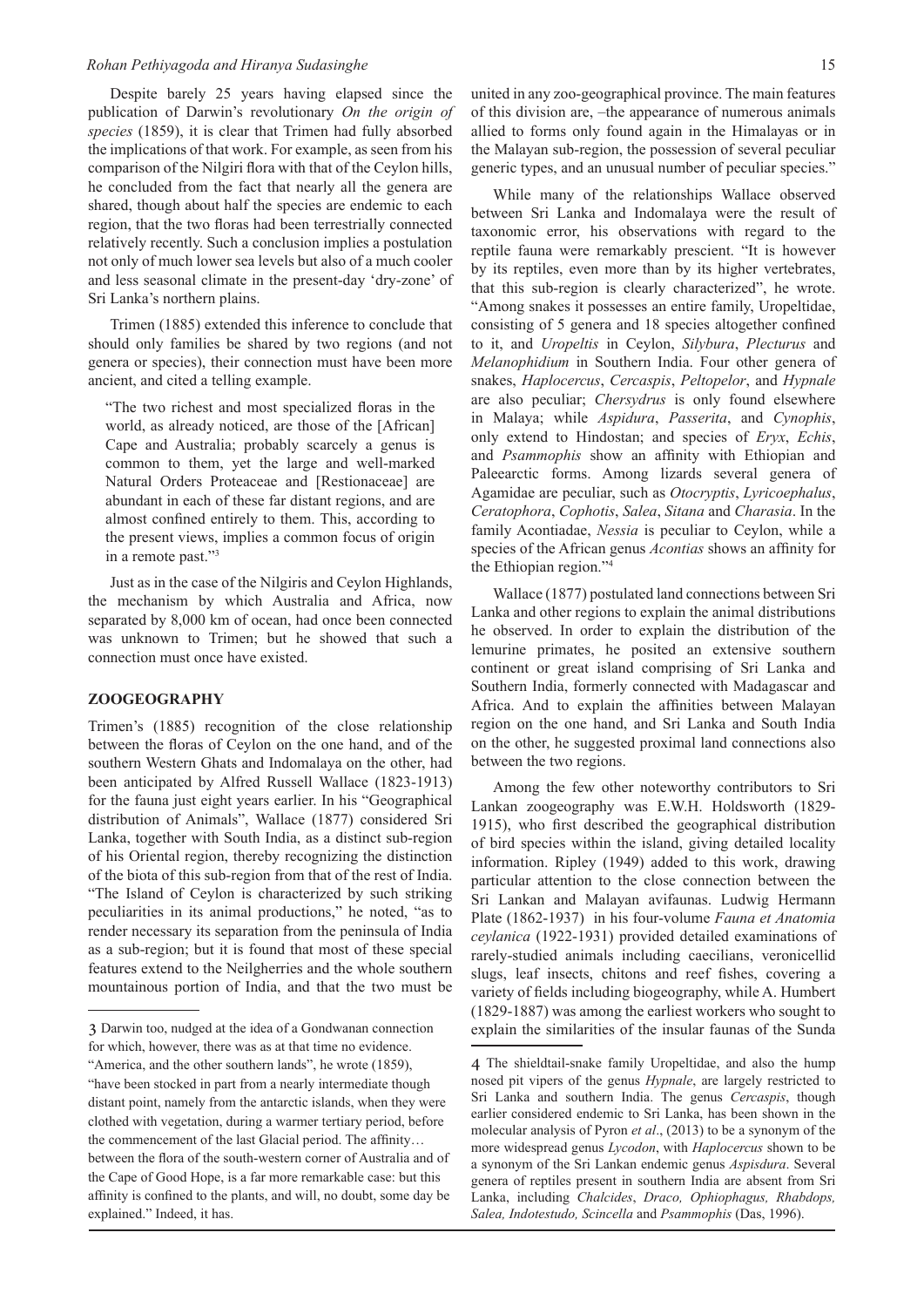For the freshwater fishes, Hora (1952; 1953) listed fifteen species in six families in peninsular India that are widely separated from other populations of the same species farther east, suggesting that these fishes invaded India not much before the Pliocene, too late for them to reach Sri Lanka. Hora postulated that they crossed into the peninsula of India *via* the Satpura and other hill ranges during a pluvial phase.

and climate, laying the ground for the biogeographic

characterisation of the island by future authors.

## **CONCLUSION**

Sri Lanka's southwestern wet zone is the repository of the preponderant majority of its endemic taxa. While a quantitative characterization of the distribution of plants and animals within the island is now within reach as a result of the accumulation of a vast volume of geospatial data, such an analysis yet remains to be made. By the time of Independence in the mid-20th century, however, a stable picture of the external relationships of the island's biota had emerged: close and evidently recent links to the southern Western Ghats of India; older links to Indomalaya, evidently severed by the Gangetic Chatterjee Partition and the subsequent desiccation of much of the Indian peninsula; and a handful of possible 'Gondwanan' links to Madagascar. There is even now, however, insufficient data upon which to explain the large number of biotic disjunctions between Sri Lanka and regions further afield, though dispersal appears to be the most likely explanation for most of these.

#### **ACKNOWLEDGEMENTS**

We thank the three reviewers who commented on this manuscript and made some important corrections and clarifications.

### **REFERENCES**

- Anonymous, (2013). *The Plant List. Version 1.1*. Published on the Internet; http://www.theplantlist.org/
- Ashton, P. 2014. *On the forests of tropical Asia: lest the memory fade*. Royal Botanic Gardens, Kew. 670 pp.
- Ashton, P. S., and Gunatilleke, C. V. S. (1987). New light on the plant geography of Ceylon. I. Historical plant geography. *Journal of Biogeography* **14**: 249-285.
- Ashton, M. S., Gunatilleke, S., De Zoysa, N., Dassanayake, M. D., Gunatilleke, N., and Wijesundera, S. (1997). *A field guide to the common trees and shrubs of Sri Lanka*. Colombo, Sri Lanka: WHT Publications.
- Bussing, A. (2003). *Mistletoe: the genus Viscum*. CRC Press.
- Chung, K. S. (2008). *A systematic study of genus Agrimonia (Rosaceae*). Ph.D. dissertation. The University of

Oklahoma.

- Chung, K. F., Kuo, W. H., Hsu, Y. H., Li, Y. H., Rubite, R. R., and Xu, W. B. (2017). Molecular recircumscription of *Broussonetia* (Moraceae) and the identity and taxonomic status of *B. kaempferi* var*. australis*. *Botanical Studies* **58**: 11.
- Darwin, C. 1861. *On the origin of species by means of natural selection, or the preservation of favoured races in the struggle for life*. London: Murray. 3d ed.
- Das, I. 1996. *Biogeography of the reptiles of South Asia*. Krieger Publishing Co., Malabar, Floridar. 87 pp.
- De Rosayro, R. A. (1950). Ecological conceptions and vegetational types with special reference to Ceylon. *Tropical Agriculturist* **106**: 108-121.
- De Vries, H. (1916). The origin by mutation of the endemic plants of Ceylon. *Science* **43**: 785-787.
- Dassanayake, M.D. and Fosberg, F.R. (Ed.) (1980–2006). *A revised handbook to the flora of Ceylon, 16 vols.* Oxford and IBH Publishing Co. New Delhi.
- Dutta, S. K., and Manamendra-Arachchi, K. (1996). *The amphibian fauna of Sri Lanka*. Wildlife Heritage Trust of Sri Lanka.
- Eurlings, M. C. M., and Gravendeel, B. (2005). TrnLtrnF sequence data imply paraphyly of *Aquilaria* and *Gyrinops* (Thymelaeaceae) and provide new perspectives for agarwood identification. *Plant systematics and evolution* **254**: 1-12.
- Favre, A., Yuan, Y. M., Küpfer, P., and Alvarez, N. (2010). Phylogeny of subtribe Gentianinae (Gentianaceae): biogeographic inferences despite limitations in temporal calibration points. *Taxon* **59**: 1701-1711.
- Fernando, S. S., and Ormerod, P. (2008). An annotated checklist of the orchids of Sri Lanka. *Rheedea* **18**: 1-28.
- Forman, L. L. (1997). A synopsis of *Hypserpa* Miers (Menispermaceae). *Kew Bulletin* **52**: 981-987.
- Gaussen, H., Legris, P., Viart, M., and Labroue, L. (1966). *International map of the vegetation: Ceylon*. Ceylon Survey Department.
- Green, M. J. B. (1995). *Preliminary analysis of biodiversity within Sri Lanka's wet zone forests*. Colombo: Forest Department/ UNDP/FAO/IUCN.
- Greller, A. M. and Balasubramanium, S. (1993). Physiognomic, floristic and bioclimatological characterisation of the major forest types of Sri Lanka. In: Erdelen, W., C. Preu, N. Ishwaran and C. Madduma Bandara (eds.), *Ecology and Landscape Management in Sri Lanka: Proceedings of the International and Interdisciplinary Symposium*. Margraf Verlag, Weikersheim, Germany. Pp. 55–78.
- Grove, R. (1998). Indigenous knowledge and the significance of South-West India for Portuguese and Dutch constructions of tropical nature. In: Grove, R.H., V., Damodaran and Sangwan (eds), *Nature and the orient: The environmental history of South and southeast Asia*, Delhi: Oxford University Press. Pp. 187–209.
- Gunatilleke, S., Gunatilleke, N., and Pethiyagoda, R. (2008). Biodiversity of Sri Lanka. *Journal of National Science Foundation of Sri Lanka* **36**: 25-62.
- Hansen, B. (1992). The genus *Ptyssiglottis* (Acanthaceae).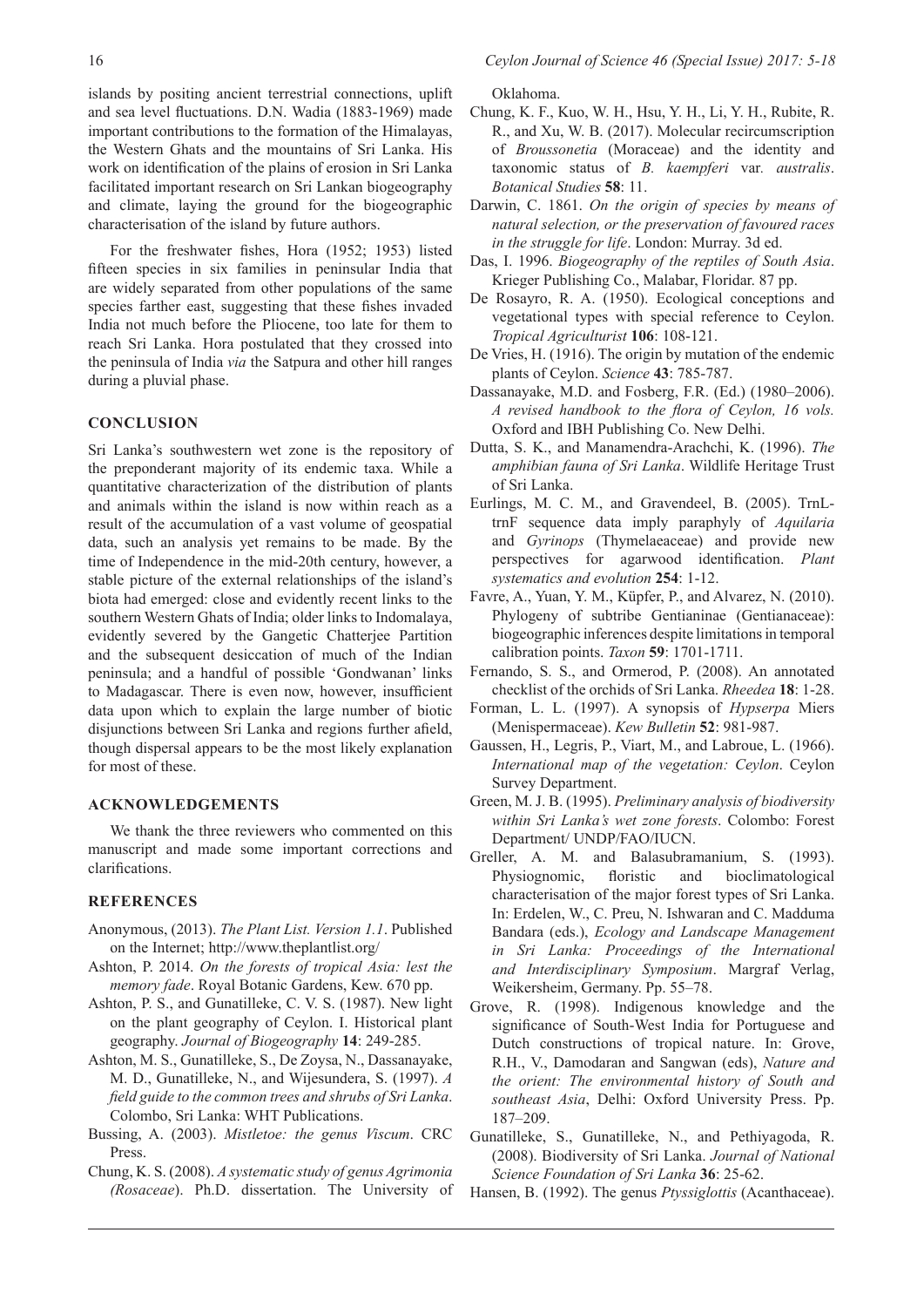A taxonomic monograph. *Opera Botanica* **116**: 1-58.

- Haston, E. M., Lewis, G. P., and Hawkins, J. A. (2005). A phylogenetic reappraisal of the *Peltophorum* group (Caesalpinieae: Leguminosae) based on the chloroplast trnL-F, rbcL and rps16 sequence data. *American Journal of Botany* **92**: 1359-1371.
- Heniger, J. (1986). *Hendrik Adriaan Van Reed Tot Drakestein (1636-1691) and* Hortus, Malabaricus*: A Contribution to the History of Colonial Botany*. Balkema, Rotterdam.
- Herber, B. E. (2001). *Oreodendron* CT White reduced to *Phaleria* Jack (Thymelaeaceae, Thymelaeoideae). *Austrobaileya* **6**: 95-97.
- Hora, S. L. (1952). Recent advances in fish geography of India. *Journal of Bombay Natural History Society* **51**: 170-188.
- Hora, S. L. (1953). The Satpura hypothesis. *Science Progress* **41**: 245-255.
- Huang, S. F. (1991). *Strongylodon* (Leguminosae-Erythrininae), a revision of the genus (No. 90-8, p. 69). Wageningen: Agricultural University.
- Koelmeyer, K. O. (1957). Climatic classification and distribution of vegetation in Ceylon. *The Ceylon Forester* **3**: 144-163.
- Linnaeus, C. (1758). *Systema Naturae, Vol. 1*. Engelman, Leipzig.
- Lourteig, A. (1966). L'herbier de Paul Hermann, base du Thesaurus zeylanicus de Johan Burman. *Taxon* **15**: 23- 33.
- Lyell, C. (1853). *Principles of Geology: or The Modern Changes of the Earth and its Inhabitants (9th ed.).* Appleton and Company, New York.
- Manamendra-Arachchi, K., and Liyanage, S. (1994). Conservation and distribution of the agamid lizards of Sri Lanka with illustrations of the extant species. *Journal of South Asian Natural History* **1**: 77-96.
- Manamendra-Arachchi, K., and Pethiyagoda, R. (2005). The Sri Lankan shrub-frogs of the genus *Philautus* Gistel, 1848 (Ranidae: Rhacophorinae), with description of 27 new species. *Raffles Bulletin of Zoology* **12**: 163-303.
- Manthey, U., and Grossmann, W. (1997). *Amphibien and Reptilien Südostasiens*. Natur-und-Tier-Verlag.
- Meimberg, H., Wistuba, A., Dittrich, P., and Heubl, G. (2001). Molecular phylogeny of Nepenthaceae based on cladistic analysis of plastid trnK intron sequence data. *Plant Biology* **3**: 164-175.
- Peiris, E. (1952). Paul Hermann, the father of Ceylon botany. *Journal of the Ceylon Branch of the Royal Asiatic Society* **2**: 1-20.
- Pennant, T. (1777). *British Zoology. 4th ed*. Warrington.
- Pennant, T. (1781a). *Genera of birds. 2nd ed*. London.
- Pennant, T. (1781b). *History of Quadrupeds*. London.
- Pethiyagoda, R. (2007). *Pearls, Spices, and Green Gold: An Illustrated History of Biodiversity Exploration in Sri Lanka*. WHT Publications.
- Phuphathanaphong, L. (1994). Dicellostyles, A genus of Malvaceae newly recorded for Thailand. *Thai Forest Bulletin (Botany)* **21**: 124-126.
- Pyron, R. A., Kandambi, H. D., Hendry, C. R., Pushpamal, V., Burbrink, F. T., and Somaweera, R. (2013). Genus-

level phylogeny of snakes reveals the origins of species richness in Sri Lanka. *Molecular Phylogenetics and Evolution* **66**: 969-978.

- Rauschert, S. (1970). Das Herbarium von Paul Hermann (1646–1695) in der Forschungbibliothek Gotha. *Hercynia N.F*. **7**: 301-328.
- Rice, A. L. (1999). *Voyages of Discovery: three centuries of natural history exploration*. The Natural History Museum, London.
- Ridley, H. N. 1916. Endemism and the mutation theory. *Annals of Botany* **30**:551-574.
- Ripley, S. D. 1949. Avian relicts and double invasions in peninsular India and Ceylon. *Evolution* **3**: 150-159.
- Rutschmann, F., Eriksson, T., Schönenberger, J., and Conti, E. (2004). Did Crypteroniaceae really disperse out of India? molecular dating evidence from rbc L, ndh F, and rpl 16 intron sequences. *International Journal of Plant Sciences* **165**: S69-S83.
- Shaw, T. (1972). Early agriculture in Africa. *Journal of the Historical Society of Nigeria* **6**: 143-192.
- Sinnott, E. W. and Bailey, I. W. (1914). Investigations on the phylogeny of the angiosperms: No. 4. The origin and dispersal of herbaceous angiosperms. *Annals of Botany* **28**: 547-600.
- Trimen, H. (1885). Remarks on the composition, geographical affinities, and origin of the Ceylon flora. *Journal of the Royal Asiatic Society, Ceylon Branch* **9**: 1-21.
- Trimen, H. (1886). On the flora of Ceylon, especially as affected by climate. *Journal of Botany* **24**: 801-805.
- Trimen, H. (1887). Hermann's Ceylon Herbarium and Linnæus's 'Flora Zeylanica'. *Journal of the Linnean Society of London, Botany* **24**: 129-155.
- van Ooststroom, S. J. (1937). Hermann's collection of Ceylon plants in the Rijksherbarium (National herbarium) at Leyden. *Blumea. Supplement* **1**: 193-209.
- Vaughan, J. G., and Geissler, C. (1997). *The new Oxford book of food plants*. New York: Oxford University Press
- Wallace, A. R. (1876*). The geographical distribution of animals, with a study of the relations of living and extinct faunas as elucidating the past changes of the earth's surface*. Harper and Brothers, New York.
- Wikramanayake, E. D. (2002). *Terrestrial ecoregions of the Indo-Pacific: a conservation assessment*. Island Press.
- Willis, J. C. (1906). The flora of Ritigala, an isolated mountain in the North-Central Province of Ceylon; a study in endemism. *Annual Report of the Botanic Gardens, Peradeniya* **2**: 271-302.
- Willis, J. C. (1907). Some evidence against the theory of Natural Selection. *Annual Report of the Botanic Gardens, Peradeniya* **4**: 17.
- Willis, J. C. (1908). The floras of Hill tops in Ceylon. *Annual Report of the Botanic Gardens, Peradeniya* **4**: 131-138.
- Willis, J. C. (1911). The flora of Naminakuli-kanda, a somewhat isolated mountain in the province of Uva. *Annual Report of the Botanic Gardens, Peradeniya* **5**: 217.
- Willis, J. C. (1915). The endemic flora of Ceylon, with reference to geographical distribution and evolution